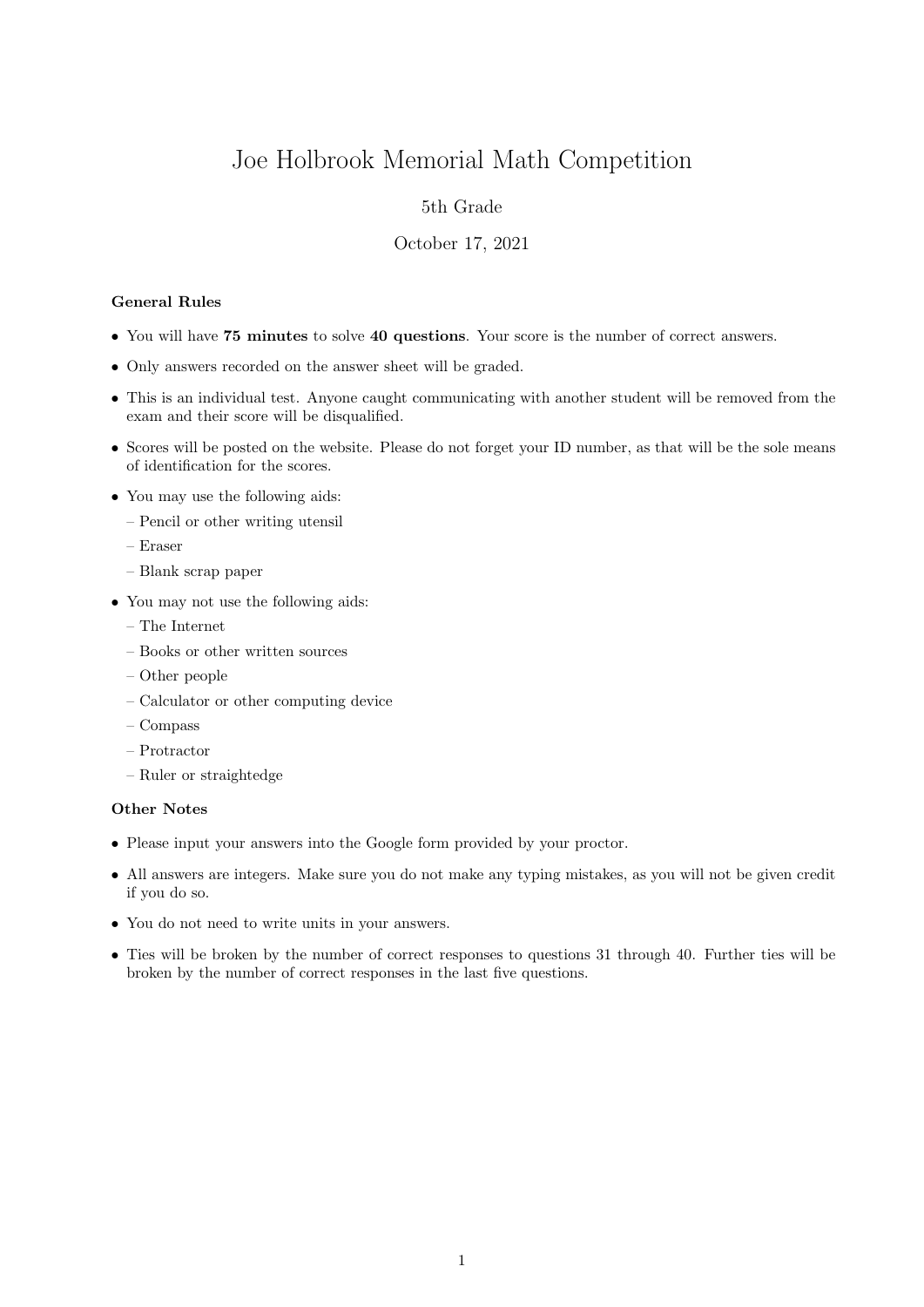- 1. What is  $(7 + 7) \times ((7 \div 7) \div 7) + (7 7)^7$ ?
- 2. Bianca is counting the number of windows she has. There are 3 times as many windows on her family PC than there are on her Mac. If she has 20 windows in total across the two computers, how many windows does she have on her family PC?
- 3. Compute  $(2+0+2+1)^2+2^{(2+0+2+1)}$ .
- 4. Each day, Catherine drives four miles more than the previous day. On the first day, Catherine drove twelve miles. How many miles will Catherine drive on the fifth day?
- 5. There were 101 dalmatians but 34 go missing. Some of the left over dalmatians are split into 5 equal groups so that the groups are as big as possible. How many dalmatians are not missing and are not in a group?
- 6. If one dollar is 100 cents, then how many cents is one half of two thirds of three quarters of four fifths of a dollar?
- 7. What is the smallest prime number such that  $p-1$  and  $p+1$  have the same number of divisors?
- 8. Twenty kids in a classroom take turns using a pencil sharpener. If each kid takes 5 seconds to sharpen their pencil and 2 seconds to switch turns to the person behind, how long will it take for the entire class to sharpen their pencils? (Each kid has exactly one pencil.)
- 9. Both Pineapple and Jamsung are advertising their new charging rates for their phones! Pineapple's iPine charges 15% per hour, while Jamsung's Jalaxy charges at 1% every 6 minutes. Find the positive difference between the amount of time in minutes it takes for an iPine and a Jalaxy device to charge to 100%.
- 10. Yul is often late when meeting up with Alicia. They agree to meet at 5pm, but there is only a 20% probability that Yul arrives by 5pm. There is a 20% probability that she arrives after 5pm but before 5:10pm, a 30% probability that she arrives after 5:10pm but before 5:20pm, and a 30% probability that she arrives after 5:20pm but before 5:30pm. How many minutes after 5pm should Alicia arrive so that there is a 70% chance Yul will arrive by that time?
- 11. Two friends, Mikey and Rohit, arrive at a circular park. The two begin to walk along the perimeter of the park in opposite directions at the exact same speed, meeting at the opposite end of the circle at the same time after each walking  $18\pi$  miles. If they then decide to walk together in a straight pathway back to their point of arrival, how many more miles would each person have to walk?
- 12. Janice's age is currently half of John's age. If John is 24 years old now, how many years old will Janice be when John is 50 years old?
- 13. The answer to this question is eleven more than the number of digits of the answer to this question. What is the answer to this question?
- 14. Kelvin the Frog is tiling his home, a rectangle with sides of length 6 yards by 8 yards, with 108 perfect circular lilypads of radius 1 foot (there are three feet in a yard). If none of the lilypads are overlapping or cut off, the area of the pond that is uncovered in square feet can be expressed as  $n - m\pi$ , where  $n, m$  are positive integers. What is  $n + m$ ?
- 15. Rosie tells Jennie that her favorite number is a positive integer less than 100 and has an odd number of positive divisors. Jennie then asks what the unit's digit of Rosie's favorite number is. After Rosie answers, Jennie immediately knows Rosie's favorite number. What is Rosie's favorite number?
- 16. In a comedy talent show, a panel of three judges categorize a performance as "hilarious" if they all rate a performance between a 7 and 10, inclusive. Additionally, they categorize a performance as "embarrassing" if they all rate a performance between a 1 and 3, inclusive. Assuming each judge gives an integer score from 1 to 10, inclusive, how many possible total sum of scores are there for performances that are either hilarious or embarrassing?
- 17. Nikhil has a potato farm that needs to be farmed. He can hire  $x$  clones of Jaiden and  $y$  clones of Lance. If a clone of Jaiden can farm  $\frac{1}{1700}$  of the farm per day and Lance can farm  $\frac{1}{3400}$  of the farm per day and Nikhil wishes to farm all the potatoes in exactly one day, how many ways can he hire  $x$  clones of Jaiden and y of Lance? (Clones are indistinguishable from each other).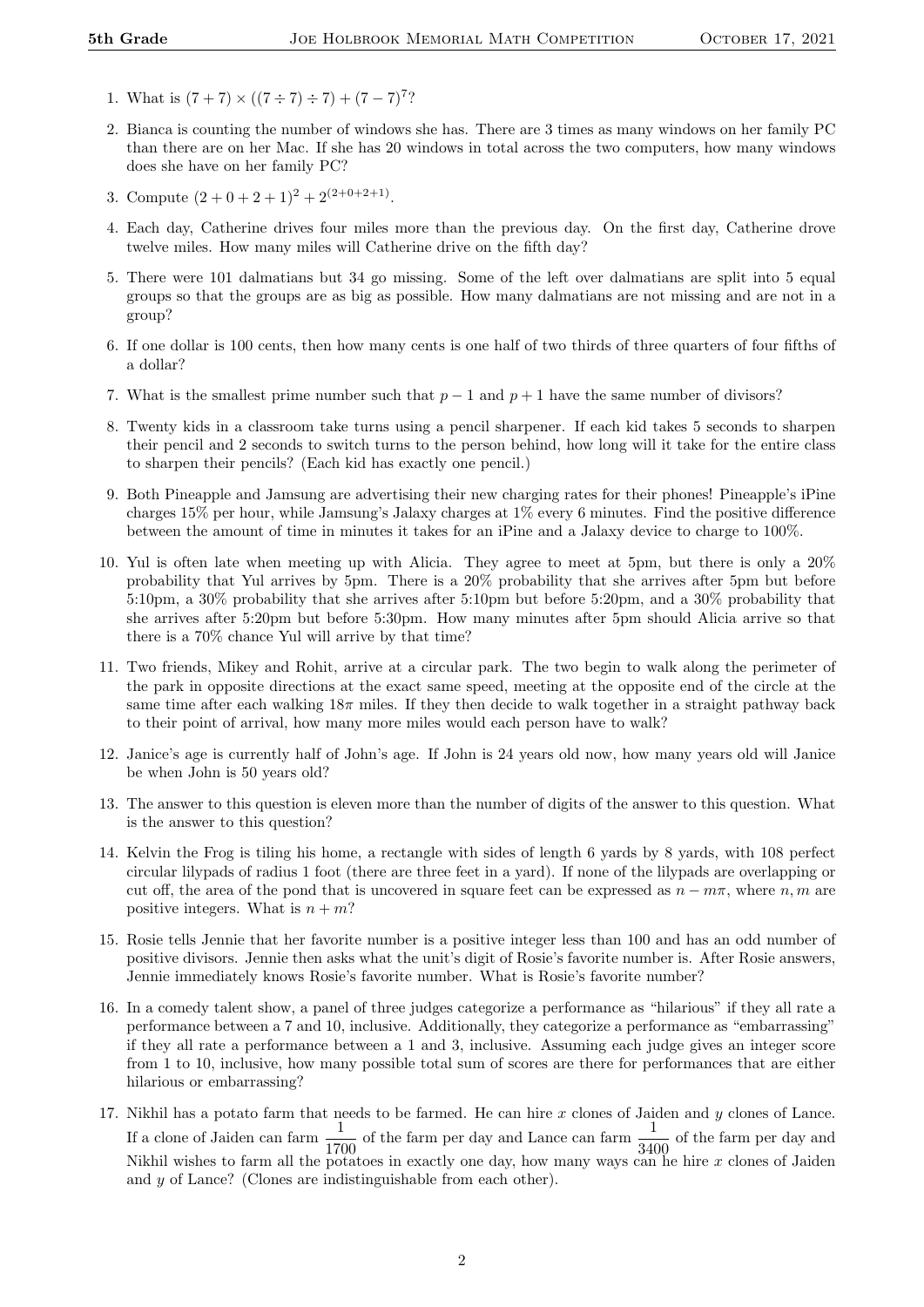- 18. Satwika is eating a circular cookie of radius 10 cm. One fourth of the total area of the cookie is covered by non-overlapping circular chocolate chips of radius 1 cm. How many chocolate chips are on Satwika's cookie?
- 19. Harry has a box which contains 12 blue socks, 13 red socks, and 15 green socks. How many socks must Harry pick out of the box to guarantee that he has picked out at least one pair of red socks?
- 20. Jaiden has a circular corn farm with radius 20 miles. For some peculiar reason, Jaiden puts an enormous rectangle on his farm, with one side length equal to 32 miles and where each corner of the rectangle is on the circumference of the farm. In the rectangle, he builds a humongous swimming pool! Jaiden now has  $n\pi - m$  square miles of land to use to grow corn for positive integers n and m. Jaiden cannot grow corn in the swimming pool. What is  $n + m$ ?
- 21. How many positive integers less than 80 are not divisible by 5 or 7?
- 22. Maui is between a cave and the shore. He wants to get to the shore and could do so by running directly to it. Alternatively, he could run to the cave, instantly grab his hook and transform into a bird, then fly to shore. He flies 4 times faster than he walks, and both choices require the same amount of time. If the ratio of Maui's distance to the shore to his distance to the cave is  $a:b$  in lowest terms, find  $a+b$ .
- 23. In the strange world of Mumblejumbleria, each of the 10, 000 aliens are named by a sequence of 3 letters. Find the smallest number of letters that can be used such that every alien has a different name.
- 24. What is the smallest 5-digit number abcde such that  $a < b, b > c, c < d$ , and  $d > e$ ? a, b, c, d, e are distinct digits and  $a \neq 0$ .
- 25. The side lengths of a triangle are 2cm, 4cm, and 3cm. One of the side lengths of a similar triangle is 12cm. What is the sum of the possible perimeters of this other triangle, in cm?
- 26. How many positive perfect cubes divide  $3! \cdot 5! \cdot 8!$ ?
- 27. A broken calculator only has the functions of multiplying by 2 and adding 1. If Bob starts with the number 3, what is the least number of operations he must perform to reach 101?
- 28. A school of moonfish is swimming in a triangular formation. It so happens that the side lengths of the triangle are 29 cm, 29 cm, and 40 cm. Suddenly, a shark passes the school, so it breaks formation and rearrange itself. The new shape is a triangle with side lengths 29 cm, 29 cm, and  $x$  cm, where  $x$  is an integer not equal to 40. If the area of the triangle remains the same, what is the value of  $x$ ?
- 29. A palindrome is a number that reads the same forwards and backwards, such as 1551 or 38783. How many 5-digit palindromes are divisible by 4?
- 30. An ice cream truck offers 1 or 2 scoops of ice cream and toppings or no toppings. In a group of 20 kids that bought from the ice cream truck, 12 got 2 scoops and 4 got no toppings. If 2 kids got 2 scoops with no toppings, how many kids got one scoop with toppings?
- 31. Kelvin the Frog wants to color each of the first 21 positive integers either red or blue. He wants to do this in such a way that an integer and twice that integer are not the same color. How many different colorings are possible?
- 32. In  $\triangle ABC$ ,  $\overline{AB}$  has side length 4. A point D is constructed on  $\overline{BC}$ , such that  $CD = 6$ .  $\overline{AC}$  is then extended until a point E, such that  $\overline{AD} = \overline{DE}$ , and ∠DEC  $\cong \angle BAD$ . What is the product of  $\overline{AC}$  and BD?
- 33. A parabola  $y = 3x^2 + 2x 1$  goes through a translation where every point  $(x, y)$  on the parabola is moved to the point  $(x + a, y + b)$ . The new equation for the parabola is  $y = 3x^2 - 10x + 12$ . What is  $a + b$ ?
- 34. Jasmine and Aladdin decide to meet up at night but don't want to risk getting caught. They decide that each of them should wait at a meeting spot for half an hour any time between midnight and 3:00 AM. If<br>the probability they will meet each other is  $\frac{a}{b}$  where a and b are relatively prime integers, what is  $b - a$ ?
- 35. Annie, Blake, Christina, Dong Joo, and Eric are waiting in line for jelly bean candies. Eric is standing somewhere ahead of Dong Joo, and Blake is not standing directly in front of or behind Annie. How many ways are there for them to be arranged in line?
- 36. Let  $f(x) = x^3 + ax^2 + bx + c$  for integers a, b, c. If  $f(1) = 1$  and  $f(2) = 2$ , but  $f(x) \neq x$  for all other values of x, then what is the sum of the possible values of  $f(0)$ ?